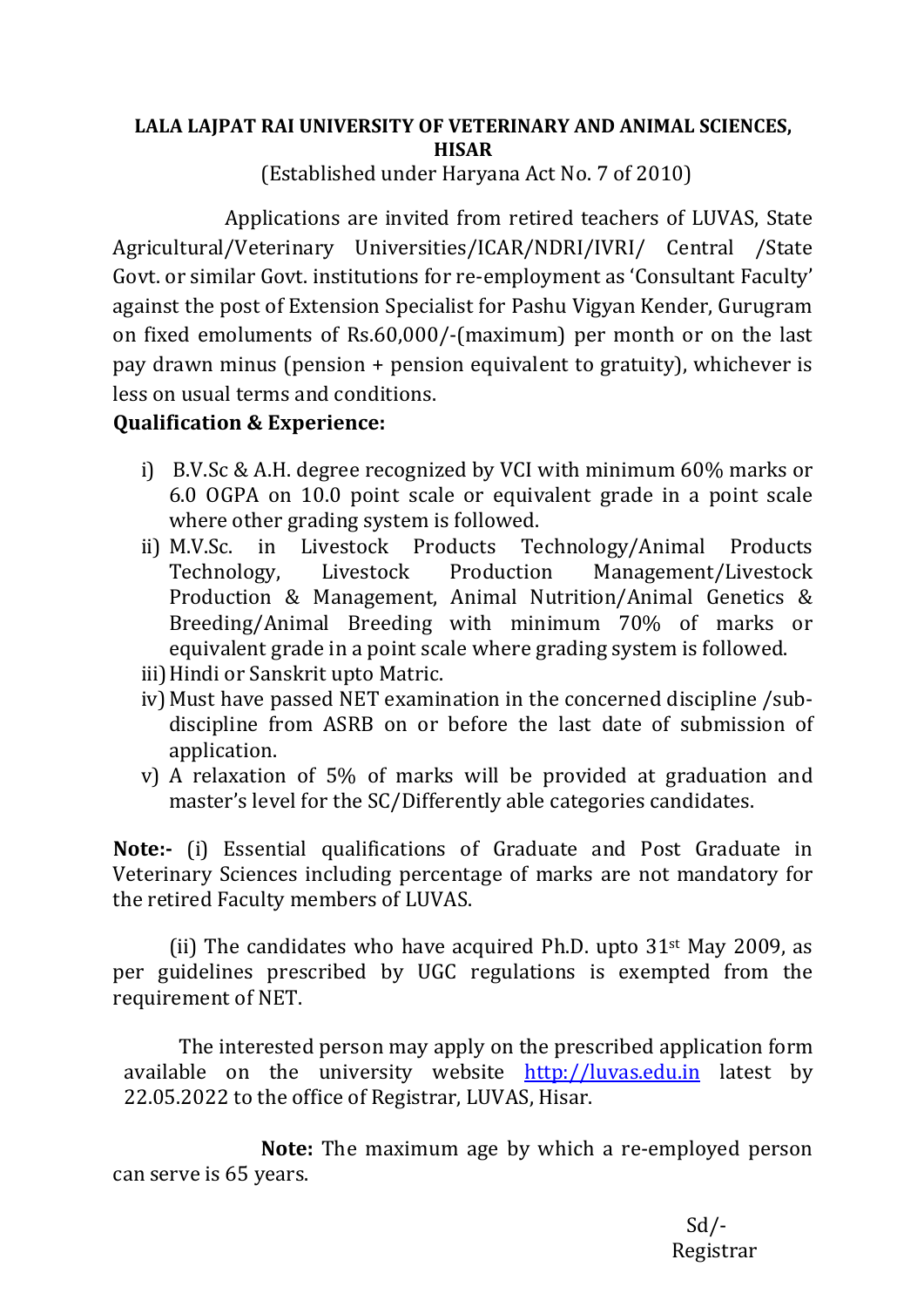## **Lala Lajpat Rai university of Veterinary and Animal Sciences (LUVAS), Hisar**

| (Established by Haryana Act No. 7 of 2010)<br><b>APPLICATION FORM</b><br>For engagement of Consultant Faculty<br>Discipline /Deptt. | Affix<br>latest<br>coloured<br>PP<br>size photo. |  |
|-------------------------------------------------------------------------------------------------------------------------------------|--------------------------------------------------|--|
| 1. Name in full<br>(in block letters)                                                                                               |                                                  |  |
| 2. Father's Name                                                                                                                    |                                                  |  |
| 3. Date of birth                                                                                                                    |                                                  |  |
| 4. a)Date of Retirement                                                                                                             |                                                  |  |
| b) Name of Deptt./office<br>at the time of retirement<br>5. Present postal address<br>(in block letters)                            |                                                  |  |
| 6. Telephone No./Mobile No.                                                                                                         |                                                  |  |

- 7. E.mail I.D, if any.
- 8. Details of academic qualifications ( $10<sup>th</sup>$  and onwards) :

| Examination                     | Matric | Graduation | Post       | Ph.D. |
|---------------------------------|--------|------------|------------|-------|
|                                 |        |            | Graduation |       |
| Name of school or               |        |            |            |       |
| college                         |        |            |            |       |
| Name of Board or                |        |            |            |       |
| university                      |        |            |            |       |
| Year of passing                 |        |            |            |       |
| Max. marks                      |        |            |            |       |
| Marks obtained                  |        |            |            |       |
| of<br>marks<br>%age<br>obtained |        |            |            |       |

(Self attested photocopies of documents be attached).